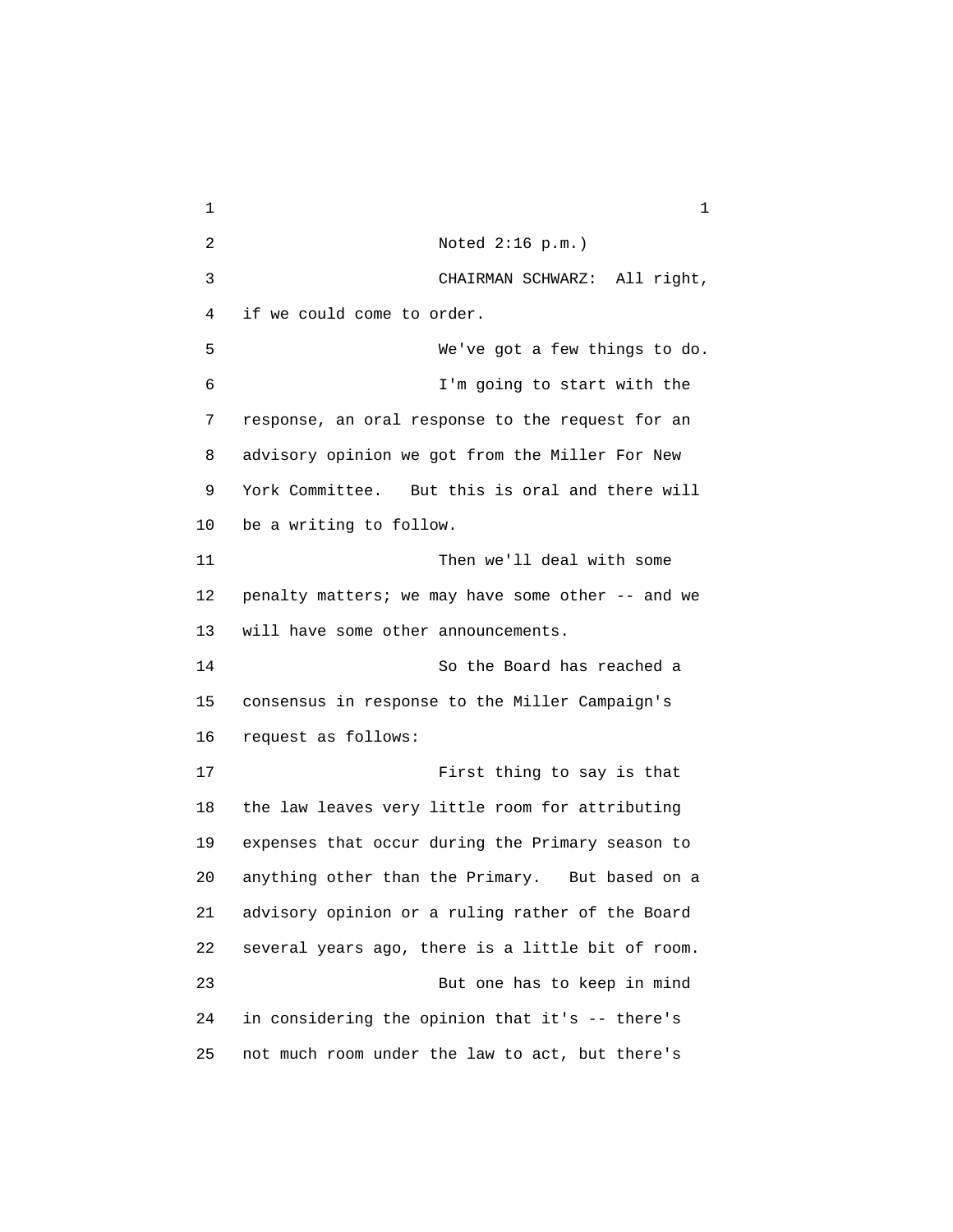2 some room. 3 The second thing to say 4 that's guidance in thinking about the matter is 5 that the recent legislative history is relevant 6 in that, in the bill that was passed recently, 7 the City Council did address the question of what 8 the consequences are of a person not in the 9 program spending lots of money because they're 10 financing their own campaign. And when they're 11 financing their own campaign, they have a right 12 to spend whatever they want to. 13 And that was addressed by the 14 City Council in the recent legislation. 15 And again, the fact that the 16 subject has been dealt with in the recent 17 legislation is - maybe I'll put in a cautionary 18 note to us - a restraining note to us in the same 19 way as the law is. And that can be elaborated 20 further, but I think that's a fair way of putting 21 it. 22 Then turning to policy, there 23 are important policy interests that one has to 24 have in mind in thinking about a question like, 25 questions like those raised in the request from

 $1$  2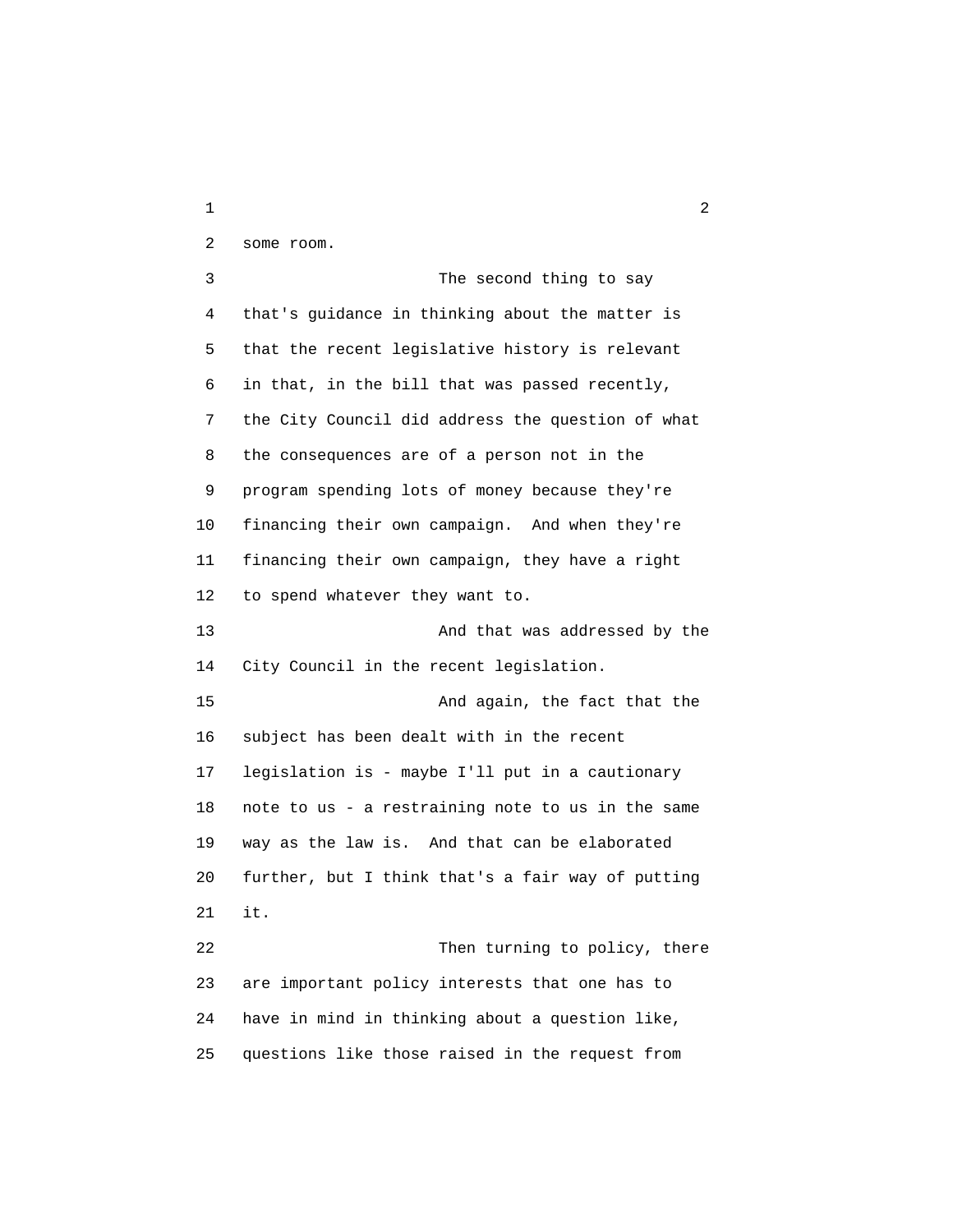$1$  3 2 the Miller Campaign. 3 And there really are two: 4 One is, one has to be 5 extraordinarily careful in analyzing a request 6 like this not to do something that will unlevel 7 the playing field in the Primary itself. 8 And the second is, one has to 9 be careful in considering a request like this, 10 that one doesn't do something that's vague, that 11 gives rise to significant enforcement problems 12 down the road. 13 So all three of those points 14 are points that go toward caution. 15 But as I said, there are some 16 things which the Board believes can be 17 appropriately done without running afoul of those 18 three things. 19 I should say first, and 20 another point of -- another important point for 21 people to have in mind - people who are not 22 experts - to have in mind is that during the 23 Primary Campaign under current law, without any 24 question, people can continue to raise money even 25 though they may have raised the maximum amount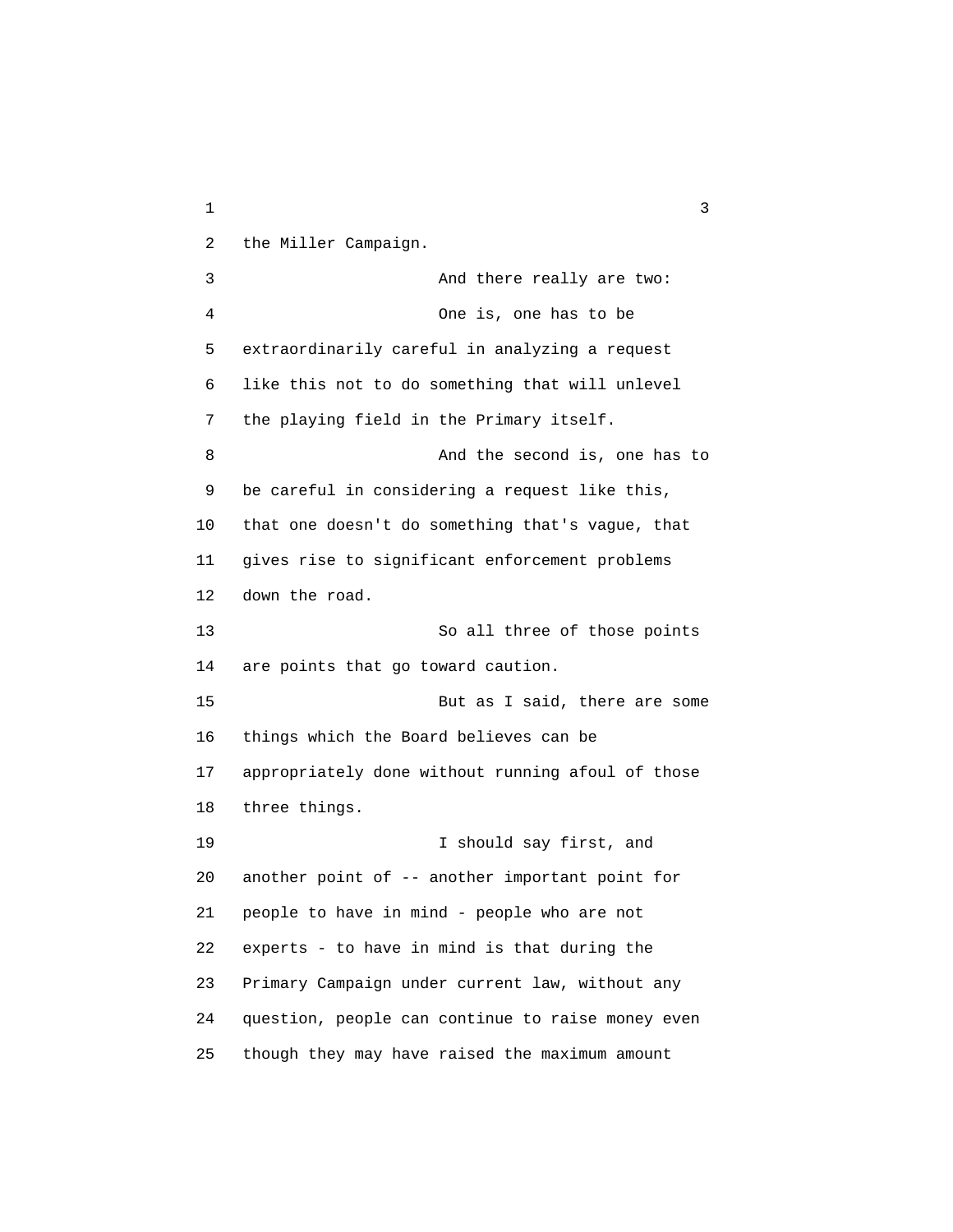$1$  4

 2 that could be spent in the Primary. And indeed 3 they can send out solicitation letters seeking 4 money that would be used in the general election. 5 The question that's before us 6 is whether there are any things that can be done 7 that are expenditures during the Primary season 8 that would not count against the Primary spending 9 limit. 10 And we have thought about

 11 that and believe there are some kinds of things 12 that can be done that are okay under the law, 13 under the little tiny room that there is under 14 the law and don't run up against the principals 15 that I mentioned about avoiding things that 16 unlevel the playing field in the primary or 17 create enforcement or interpretation problems. 18 To generalize about them, you 19 could say the -- a way to generalize about them 20 is that there are things that help someone during 21 the primary period to get ready to - my metaphor, 22 and I'm sure probably we won't use this in the 23 opinion - but "it's to hit the ground running" 24 if they are fortunate enough to be the winner in 25 the Primary.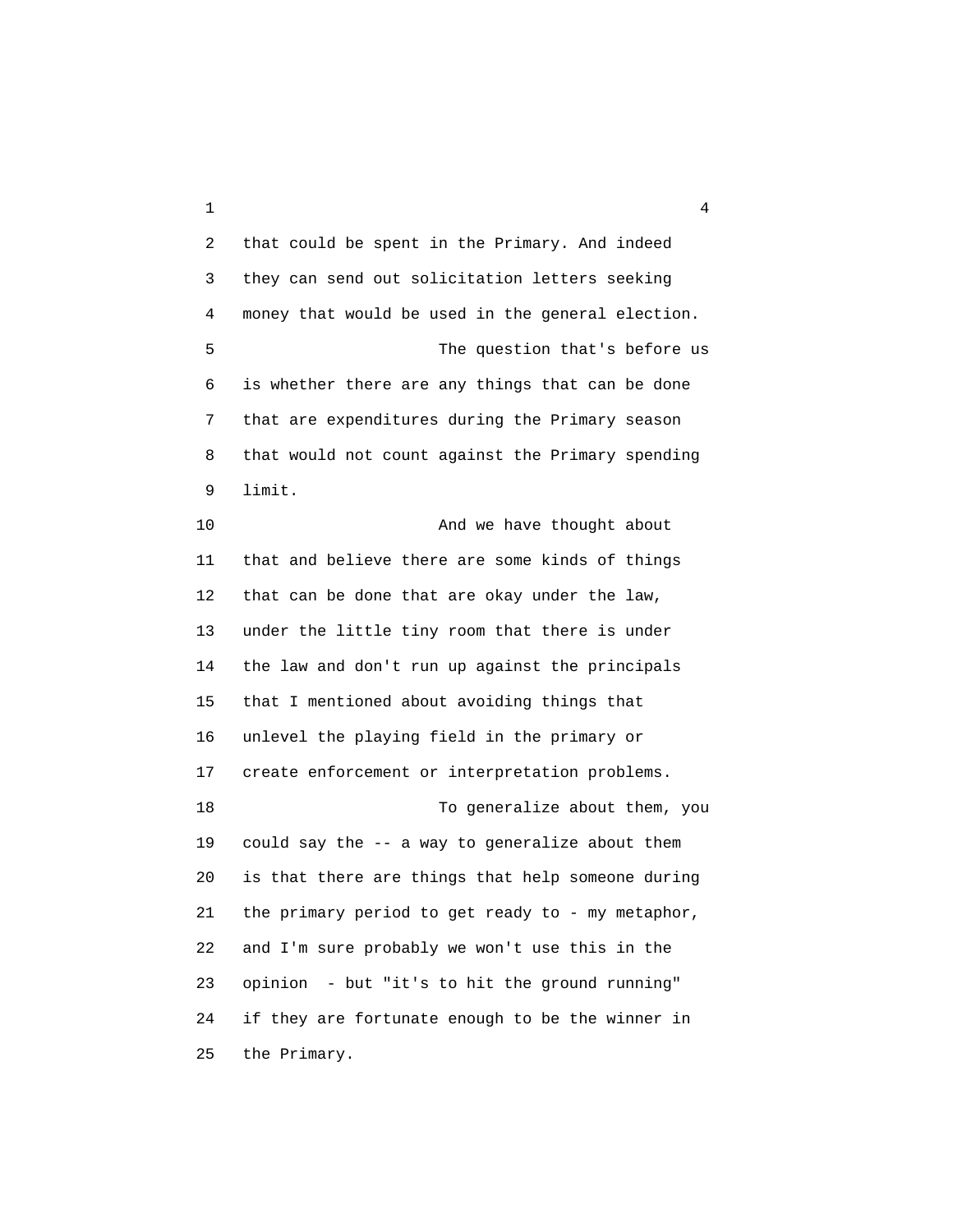$1 \hspace{2.5cm} 5$  2 For these could range from 3 preparing literature to preparing buttons, to 4 some quite significant things like preparing 5 television, you know, advertisements that could 6 be used if the person won the Primary Election 7 right after the election. 8 And if those were done in a 9 way that they're just put in in effect, put in 10 the bank, that we thought that those could be 11 done without coming up against either the legal 12 restraints or the policy restraints. 13 There may be other things 14 that one could do; you could hire someone who 15 would help you on that television, hypothetical 16 television advertisement. 17 Now, I'm about to come to a 18 concluding paragraph. Well, maybe I'll do the 19 concluding paragraph first. 20 Which is, having said those 21 things -- oh, and there's one other thing that we 22 concluded would be fair and appropriate. 23 Which is that A, a candidate 24 in the Primary could use direct mail and direct 25 mail only, to contact people who have already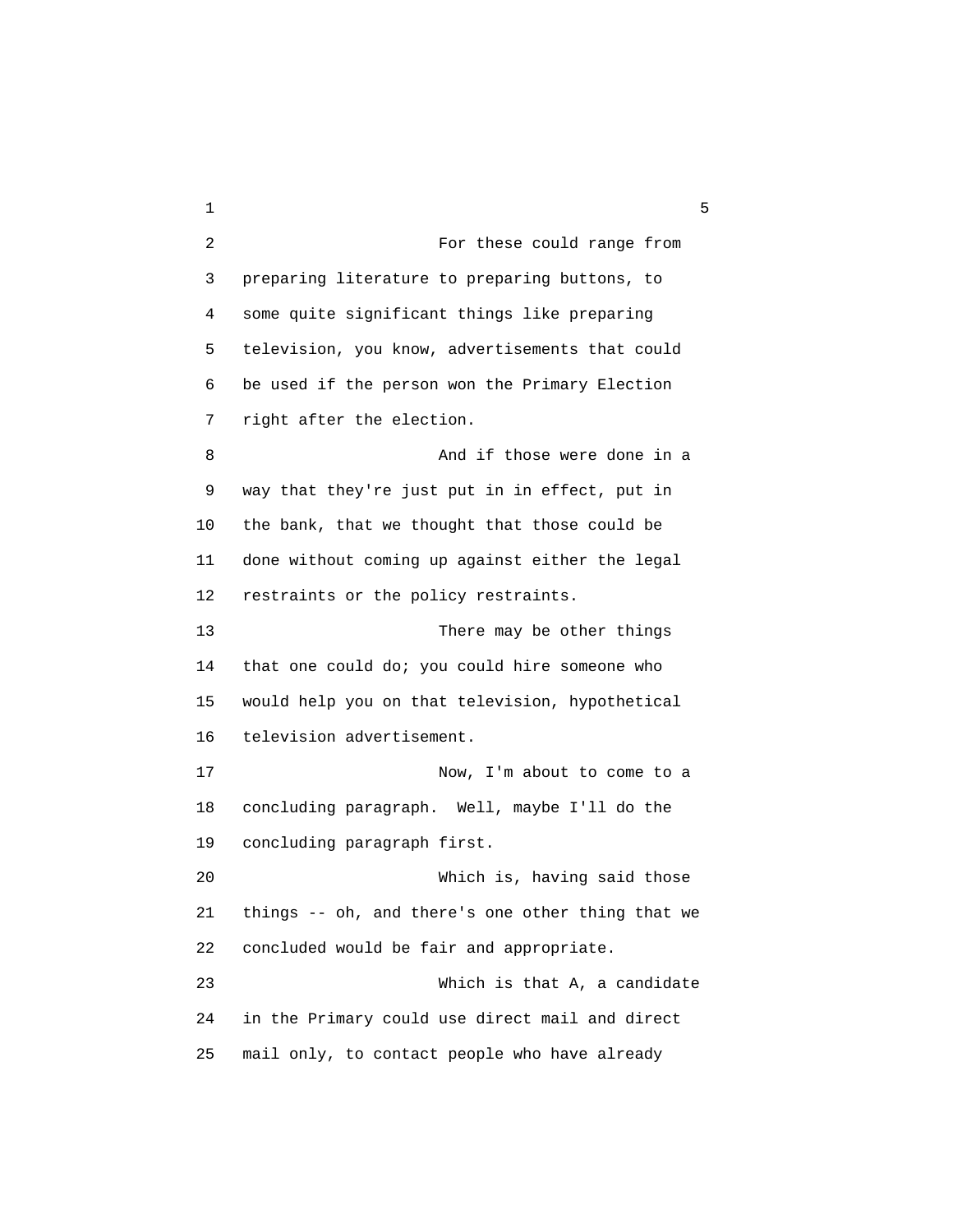$1 \hspace{2.5cm} 6$  2 contributed to that person's campaign. And only 3 people who have already contributed to that 4 person's campaign and ask them to give new money 5 that would be put into a, in affect, a locked box 6 for potential use in a general election. 7 It might be that when we 8 write our opinion, we would say something more 9 about the circumstances and restraints that would 10 be placed on that generality, but that is a 11 generality of something that we thought would be 12 appropriate. 13 Having said all those things, 14 let me conclude by saying there may be 15 circumstances in which campaigns can show that 16 the time of an individual -- of individual 17 personnel or consultants, or other items, yield 18 benefits exclusively for the general election and 19 should be attributed to the general election 20 expenditure limit. 21 These kinds of expenditures 22 cannot be made unless pre-approved by the Board, 23 that would be by an application in which someone 24 came in and asked for approval, and supported by 25 detailed documentation in a manner to be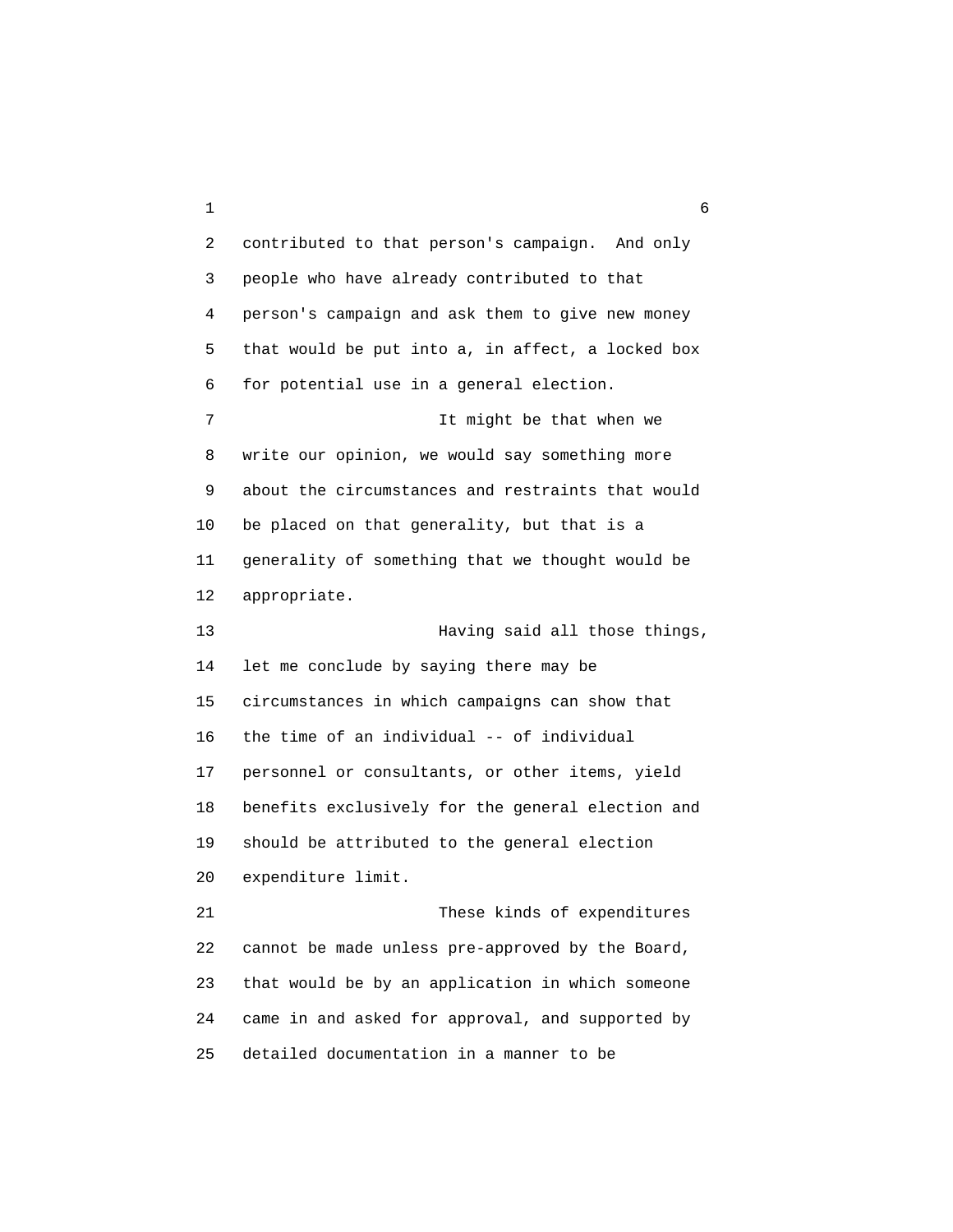$1$  7 2 determined on a case-by-case basis. 3 Approval would be granted 4 only to the extent that it does not compromise 5 the law or policy concerns outlined above. 6 Now, an opinion will follow 7 that will be consistent with those general 8 sentiments. 9 So my having, I hope, 10 accurately expressed the consensus that the Board 11 reached, I would just like to ask my colleagues 12 if there's something I left out or something they 13 want to add or something that they want to 14 correct? 15 MR. CHRISTENSEN: I think 16 that's correct and it does reflect the consensus 17 of the Board Members. 18 MR. RECHTSCHAFFEN: I just 19 would like to comment that, I would like to thank 20 Fritz for his leadership in reaching this 21 consensus of the Board. And because I know it 22 took a lot of work and a lot of effort went into 23 it. 24 So I would like to thank him 25 and the fellow Board Members who shared in this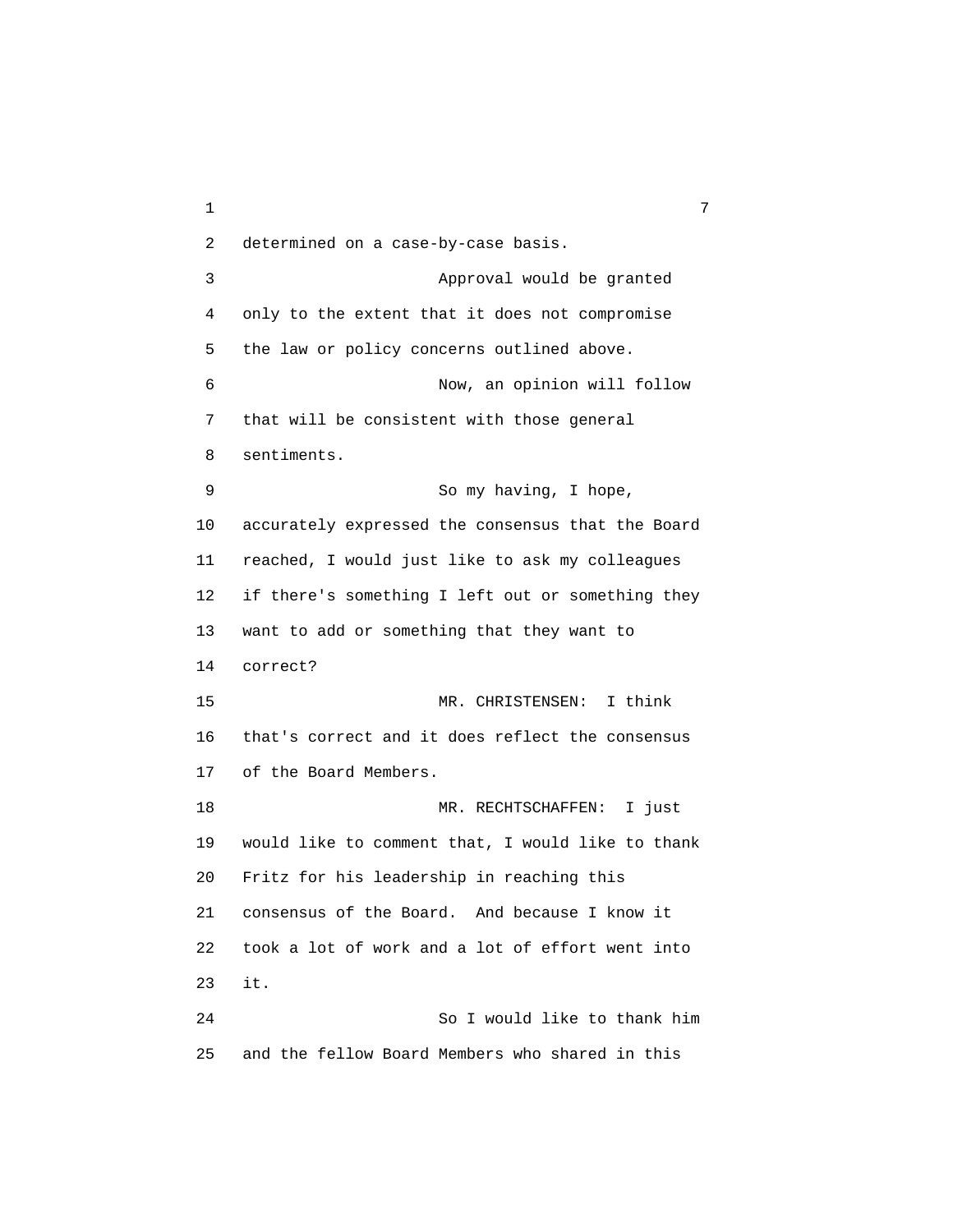$1$  8 2 regard. 3 CHAIRMAN SCHWARZ: And let me 4 say in response to that: 5 These are difficult issues 6 and I think one of the things that pleases me is 7 that we struggled with these difficult issues and 8 yet we arrived at a consensus among the four of 9 us who were here today. And I appreciate how 10 hard everybody worked on that. 11 Kitty, do you have anything? 12 MS. PATTERSON: No, I think 13 everything is accurately reflected in my view. 14 CHAIRMAN SCHWARZ: Okay. So 15 should we -- I think we need to take a vote that 16 accepts that as the consensus of the Board, the 17 statement that I made, understanding there's an 18 opinion to follow. 19 MR. CHRISTENSEN: So moved. 20 MS. PATTERSON: Second. 21 CHAIRMAN SCHWARZ: All in 22 favor? 23 (Chorus of "ayes.") 24 CHAIRMAN SCHWARZ: Okay. So 25 that does that.